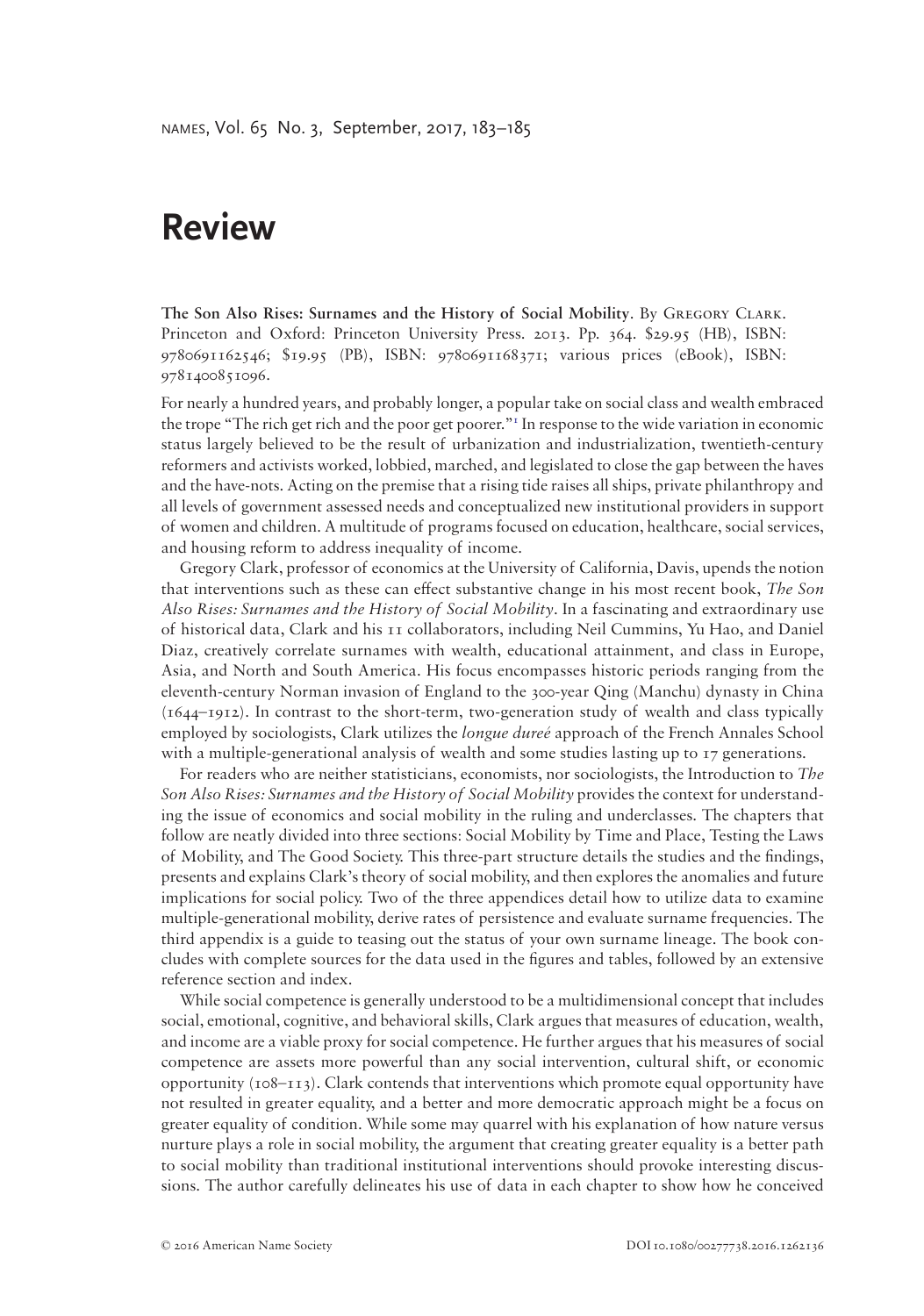of and used data to derive sophisticated correlations, probability, and persistence rates. For those who benefit from visual representation of data-crunching, the 50 tables provide a wealth of detail and analysis.

Of most interest to *Names* readers is the use of surname data to examine the commonly held perception that societies with better access to education, political franchise, and institutional social structures have greater income equality than those which do not. In particular, the author's use of rare surnames among the elite and the non-elite to measure mobility in occupation, income, and education is both a novel and a creative use of names and naming practices to derive datadriven conclusions. Each of the chapters that focus on specific geographical areas relies not only on a knowledge of historical context but also on insight into the complex social customs, gender relations, religious practices, and economic influences in the era being studied.

The depth and breadth of arcane archival sources are remarkable for both what kind of information has been recorded and where and how it was unearthed. In Sweden, for example, the author looks at surnames that were either associated with the nobility or were "Latinized," and then he analyzes student enrollment at two universities from 1700 to the present. The data show a relatively high correlation between high-status names and university education, which Clark links to wealth. Persistence of status remains high among those with the noblest names (associated with status elements like –*gyllen* [gold], –*silfer* [silver], and –*lejon* [lion]), with lower-status noble surnames ending in –*lund* or –*berg*, and Latinized names ending in –*ius* or –*eus*, as opposed to low-status names ending in –*sson* or –*son*. He concludes that, despite Sweden's extensive welfare state and intentional equity policies, those with Latinized surnames or surnames from the elite groups of nobles were more likely to be and to remain in socially privileged groups. The analysis showed a much slower rate of downward mobility among these groups than would be normally expected. Correspondingly, those with common patronyms ending in –*son* (about 93% of names in the marriage records of pre-industrial Sweden) have a low rate of upward intergenerational mobility for education, occupation, and income. The author concludes that a century of social democracy has created a more equal economic society, but it has not changed the rate of social mobility  $(43-44)$ .

Narratives in each of the subsequent chapters are equally intriguing, with somewhat disheartening conclusions. Studies of rare English surnames in Chapter 5 stretch over 700 years from when surnames were first formed and include elite names such as *Baskerville*, found in the Domesday Book of 1086. Rare surnames from the student rosters at Cambridge and Oxford and probate records are compared to rare names in the general population. The findings show a slower regression to the mean with a higher intergenerational correlation for wealth and prosperity. Although there *is* a gradual rise to the mean for poorer folks, the sons of the elite had, and continue to have, greater advantage. As Clark notes, the upper-class names reek of class privilege and distinguished lineage (88).

In subsequent chapters the author continues to compare rare surnames across various cultures and reaches similar conclusions. A sampling of the societies studied includes Chile, where the rare surnames of the indigenous Mapauche are compared to the European colonizers, including Basque, German, and Italian landholders. Despite the Westernization efforts and educational reform of the Meiji period and the elimination of the imperial elite in 1947, Japanese surnames associated with the Samurai and the Kazoku (families of the ancient court nobility) continue to be overrepresented in high-status occupations. In India, the practice of endogamy — marriage within one's social and economic class — resulted in distinctive first names for women (*Krishna* and *Sumita* among Brahmin elite versus Muslim *Salma* or Christian *Mary*). Bengali Brahmins of the highest caste dating back to the tenth century C.E. are four times more frequent among modern-day physicians, professors, and engineers. Unfortunately for onomastic and/or genealogical purposes, the rare surnames of the elite and the lower castes do not appear in the index and must be ferreted out in each individual chapter.

Clark challenges current assumptions about economic equality with this close review of mobility rates. He argues that these rates are lower than conventional measures, occur at a similar rate for